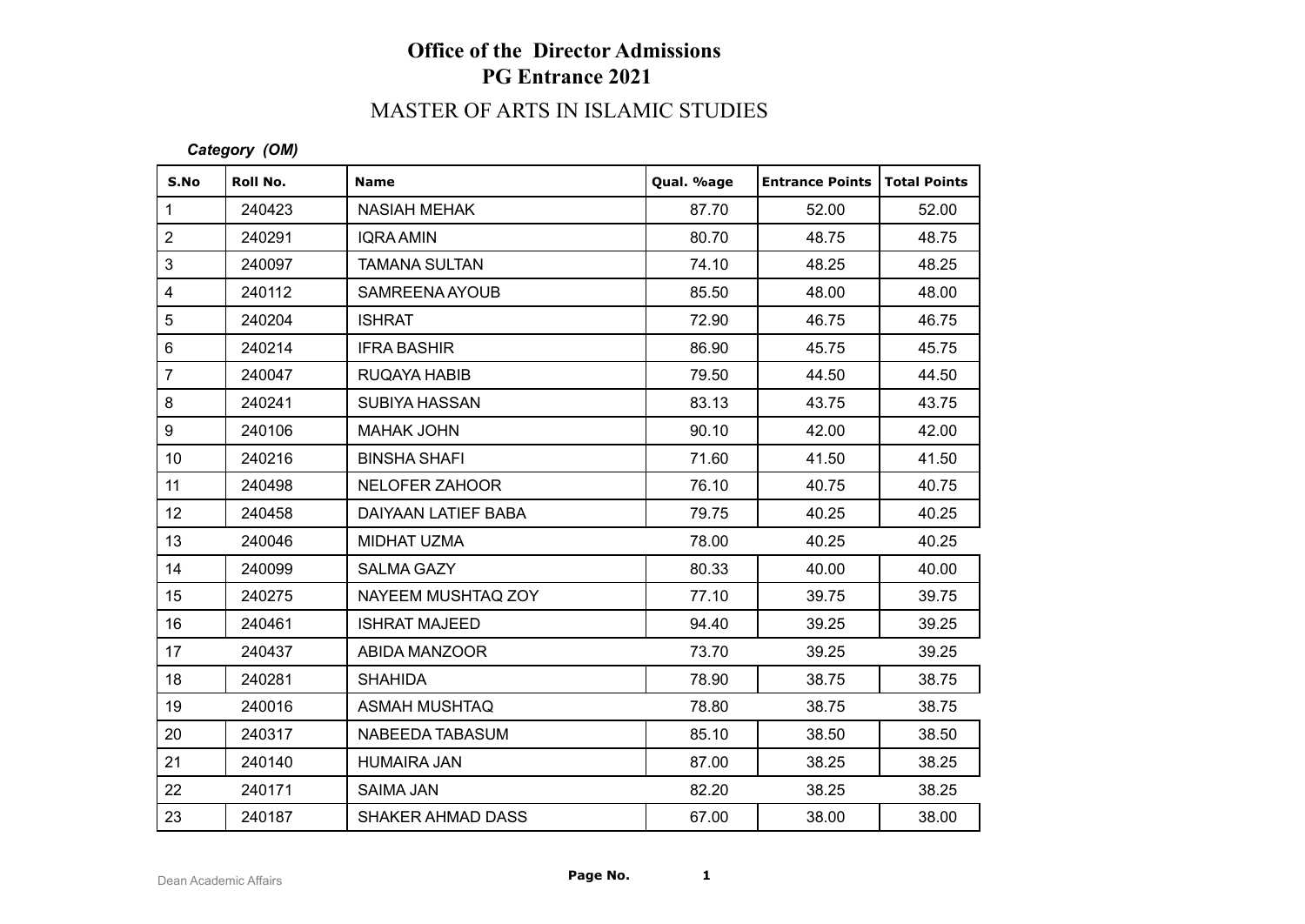### **Office of the Director Admissions PG Entrance 2021**

### MASTER OF ARTS IN ISLAMIC STUDIES

*Category (OM)*

| S.No | Roll No. | <b>Name</b>          | Qual. %age | <b>Entrance Points   Total Points</b> |       |
|------|----------|----------------------|------------|---------------------------------------|-------|
| 24   | 240048   | <b>MARYAM AKHTER</b> | 68.20      | 37.75                                 | 37.75 |

*Category (RBA)*

| S.No | ' Roll No. | <b>Name</b>        | Qual. %age | <b>Entrance Points   Total Points</b> |       |
|------|------------|--------------------|------------|---------------------------------------|-------|
| 25   | 240424     | <b>AIMAN SHAFI</b> | 82.30      | 37.50                                 | 37.50 |
| 26   | 240373     | DAWOOD AHMAD DAR   | 80.80      | 34.50                                 | 34.50 |
| 27   | 240260     | ZAKIR AHMAD BHAT   | 69.20      | 33.75                                 | 33.75 |

*Category (WUP)*

| S.No | Roll No. | <b>Name</b>       | Qual. %age | <b>Entrance Points   Total Points</b> |       |
|------|----------|-------------------|------------|---------------------------------------|-------|
| 28   | 240323   | <b>BISMA AHAD</b> | 79.10      | 37.50                                 | 37.50 |

*Category (CDP)*

| S.No | ' Roll No. | <b>Name</b>          | . %age<br>Oual. | <b>Entrance Points   Total Points</b> |       |
|------|------------|----------------------|-----------------|---------------------------------------|-------|
| 29   | 240522     | <b>RABIA MUSHTAQ</b> | 73.60           | 35.50                                 | 35.50 |

*Category (PHC)*

| S.No | ' Roll No. | <b>Name</b>          | Oual. %age | <b>Entrance Points   Total Points</b> |       |
|------|------------|----------------------|------------|---------------------------------------|-------|
| 30   | 240215     | <b>RAHILA BASHIR</b> | 65.83      | 18.50                                 | 18.50 |

*Category (CGB)*

| S.No            | Roll No. | <b>Name</b>         | Oual. %age | <b>Entrance Points   Total Points</b> |       |
|-----------------|----------|---------------------|------------|---------------------------------------|-------|
| $^{\circ}$<br>ັ | 240147   | ALTAF AHMAD KATARIA | 74.60      | 23.00                                 | 23.00 |